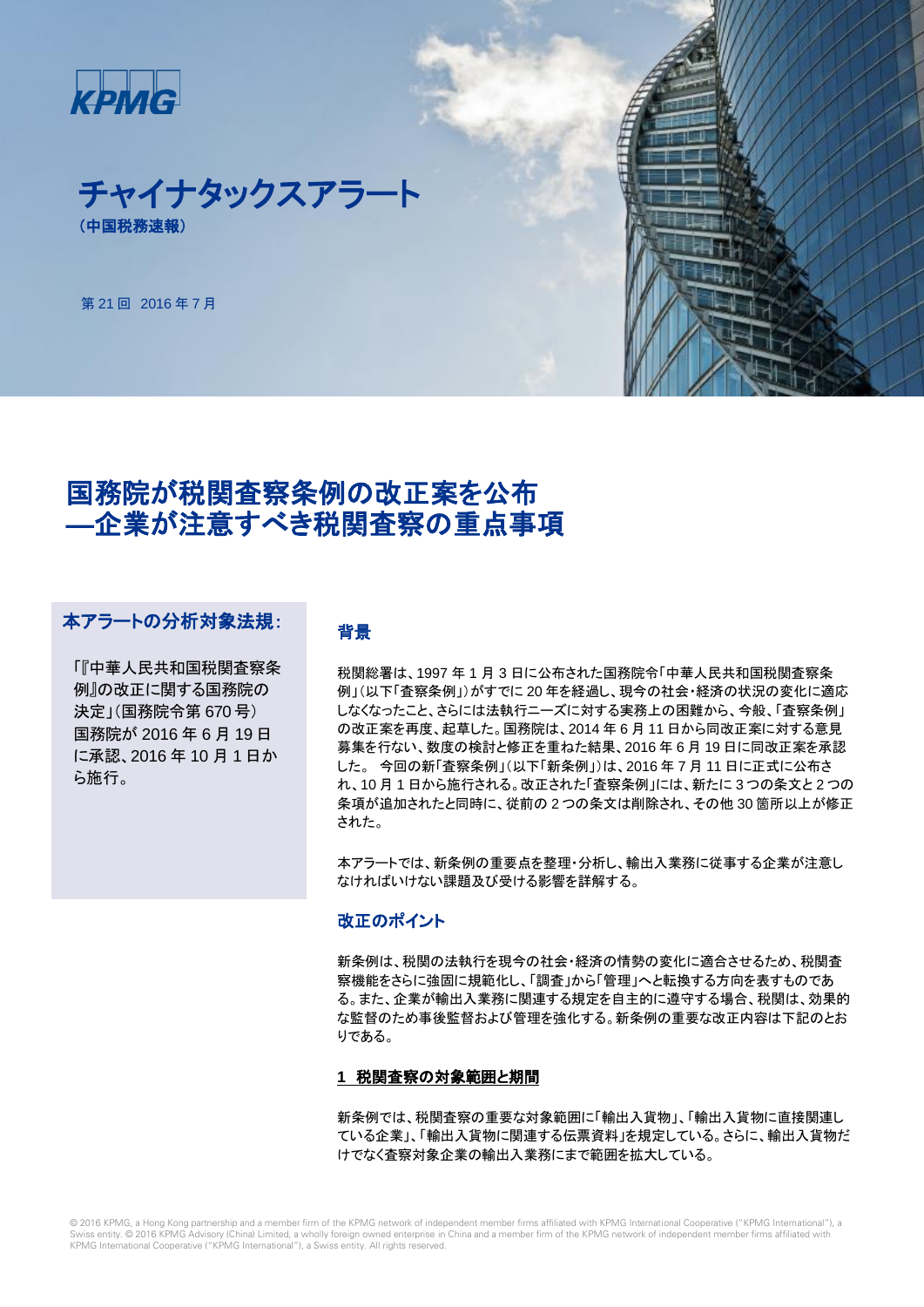また、査察対象の期間では、「税関が輸出入貨物を通過させた日から 3 年以内、または 保税貨物、税減免輸入貨物の税関監督管理期間及びその後 3 年以内」と明確にした。 従って、保税貨物及び税減免輸入貨物の税関監督管理期間の満了した後の 3 年間も査 察対象期間となる。

#### **2** 税関査察における重点項目設定の根拠

新条例第 9 条では、税関は輸出入業者の信用状況及びリスク状況ならびに輸出入貨物 の全体状況から税関査察の重点項目を確定する。このため、企業の信用管理及びリスク 対策の強化は極めて重要となった。

#### **3** 税関査察の規範化

#### 査察手続の規範化

税関は、中央政府の法律行政要求に従い執法手続の遵法性を益々重要視している。こ のため、新条例では、税関査察の事前通知、法執行の要求、査察結果に関する意見確 認ならびに送付手続についても明確に規定している。とりわけ、新設第 23 条では、税関 に対し、査察での結論の中で、そのように結論づけた根拠と理由を説明し、査察を受けた 者の権利について告知することを要求している。

#### 査察方法の規範化

税関査察は、企業の輸出入貨物および輸出入業務、さらに企業の経営活動まで影響す る。このため、税関は、輸出入調査の方法をモデル化し、地方税関の法執行手続きの不 統一によって被る査察対象企業の不利益な影響を解消するため、新条例第 4 章で様々 な査察手続きの処理方法を明確に規定した。これは、税関査察の実施に対する法的根 拠を定めると同時に、税関の「自由裁量権」に対する規制、また、査察実務の遵法性を強 化することで査察対象企業の合法的な権益を保護することになる。

#### **4** 税関管理機能の強化

#### 企業の自律管理

新条例第 26 条は、「企業が自発的に税関の監督・管理規定に違反したことを報告し、か つ税関による処理を受け入れた場合、行政処罰は軽いものを選択し、行政処罰を軽減し なければならない」と新たに規定した。同規定は、企業の自律管理の上位の法的根拠の 欠落を補うものであり、行政面における企業の自律管理の規定を明確にさせた。具体的 には、企業が自律管理を行なう場合、行政処罰を軽減した上で処罰を科すか、又は寛大 な処置を行なうものである。

#### 電子データ管理方法の明確化

電子データにおける近年のテクノロジーの進歩は、輸出入貿易の各手続きにおいても活 発に活用されている。そのため、新条例では、査察対象企業の書面として印刷された伝 票だけではなく、コンピューター・システムの記録や電子データについても税関査察の対 象範囲になった。また、コンピューターに保存される会計記録及び電子データの保存期間 も明示された。

#### 税関査察における仲介機構導入の明確化

税関は、中央政府の政府機能の転換及び社会管理モデルの革新を提唱する新時代に 伴い、社会仲介機構を活用した行政管理を大きく前進させる。このことは、地方税関が従 前の税関査察において、第三者仲介機構を導入してきたことで実務経験を豊富に積み重 ねてきている。 これを背景として、新条例第 21 条では、税関が、会計や税務専門機関 などに委託して専門性を有する結論をまとめ、それを税関査察の参考にすると明確化し た。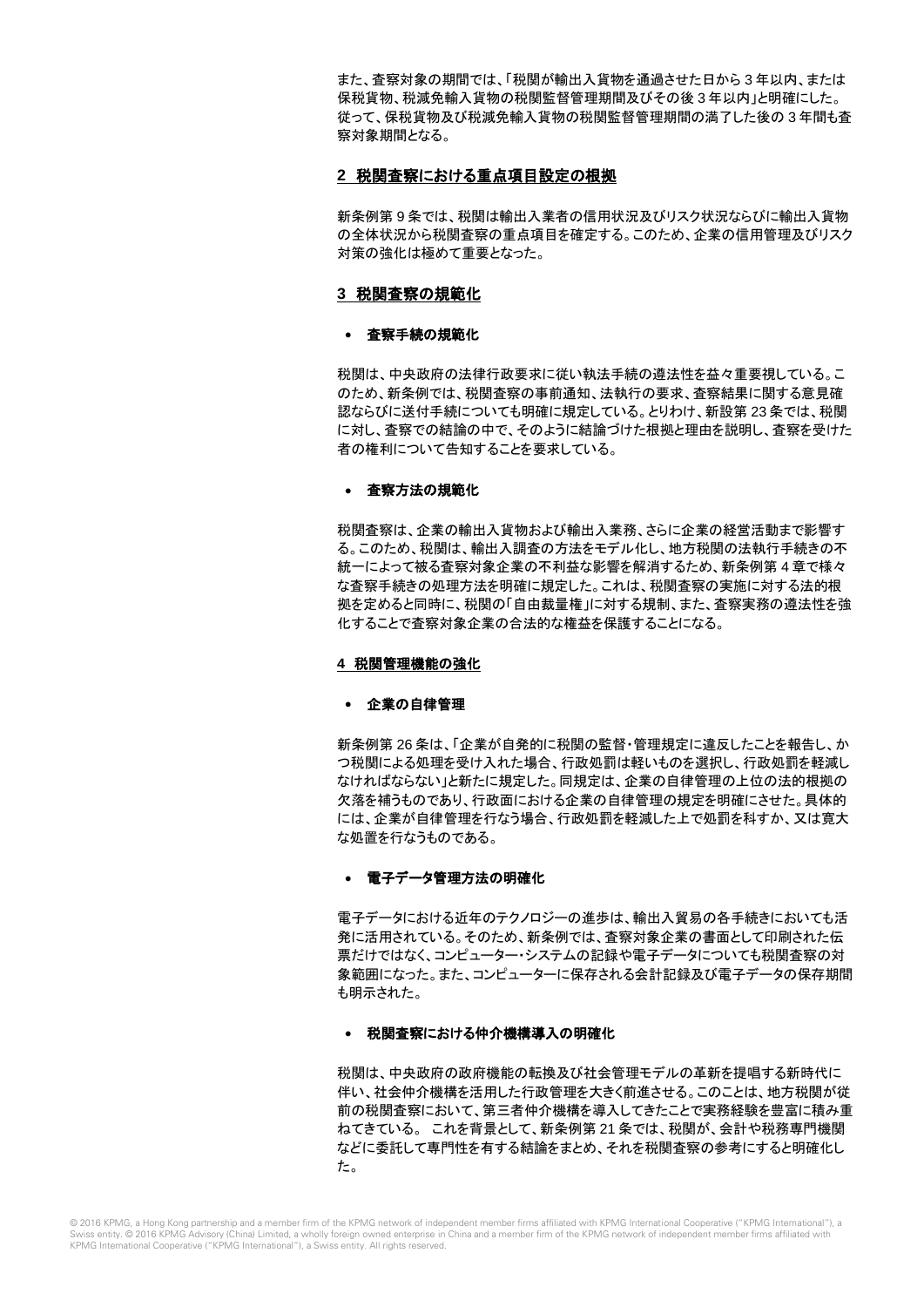## **KPMG** の所見

新条例は全体的に、新しい情勢変化に適応するものであり、そこには、税関査察の適正 化と企業の合法的な権益を保護することが目的である。企業は今後、下記の課題に注意 しなければいけない。

#### 企業の自律管理制度

税関総署は、既に一部の地方税関で自主管理制度のパイロットプログラムを実施して著 しい成果と豊富な実績を積み重ねた。このため、新条例第 26 条は、企業が自主的に違 反行為を税関に報告する場合、企業が寛大な処置を受けることが可能となるように、自 律管理制度に対し明確に規定し、法的な根拠と関連する手続きについても明示した。企 業は今後、自社の実情を前提に、自律管理方法を運用し、貿易管理業務の適正化に取 り組むことが可能になる。

#### 仲介機構の税関査察への参画

新条例は、税関や査察対象企業が、専門機関に委託し、関連の問題について専門的見 地から結論を出すことができることを明確にした。これにより、企業は税関査察の対応に ついて専門機関に委託できることになった。なお、今後、税関は、関連する管理規定を公 布予定のため、KPMG は引き続きこの動向を注視していきます。

#### 信用管理

企業信用に対する管理は、税関の査察部門の重要な機能であり、税関業務運用上の重 要な根拠となっている。このため、企業は、信用管理レベルを向上させながら、信用管理 に関する中国税関の動向に注意し、そのための事前準備が必要である。

#### 企業の帳簿管理

次いで、新条例に査察対象企業の輸出入貨物の帳簿管理の要件が新設された。これ は、査察対象業者が関連規定に従って輸出入貨物の会計帳簿および関係資料を作成し ていない、若しくは輸出入貨物を移転、隠匿、改ざん、破棄する可能性がある場合、会計 法に基づき法律責任が問われる。したがって、企業は会計帳簿の管理を強化し、必要に 応じて専門機関の意見を聞き、会計帳簿の管理体制の整備と運用を徹底しなければなら ない。

#### その他

- 新条例第 4 条は、税関は査察調査の必要上、関連の業界団体、政府機関及び 関連企業等から特定の商品、業界の輸出入活動に関連する情報を収集する。 このため、輸出入に従事しない企業であっても税関査察の調査に協力しなけれ ばいけない。
- 新条例はまた、輸出入の伝票証憑の保管期間についても明確にした。輸出入 伝票の保管期間は、税関が輸出入貨物を通過させた日から 3 年以内、または 保税貨物、税減免輸入貨物の税関監督管理期間内及びその後 3 年以内であ る。したがって、企業は、社内書類の管理を強化して伝票証憑の管理不備から 税関査察時の不利益な影響を回避させることをご提案する。

## **KPMG** のご提供するサービス

輸出入貨物と直接関係する企業は、税関の査察制度の移行期間のこの機会に事前の対 応計画を作成しておくことがなにより大切です。

KPMG は、下記の業務サーポートならびにサービスをご提供します。

企業の税関コンプライアンス及び内部統制管理をサポート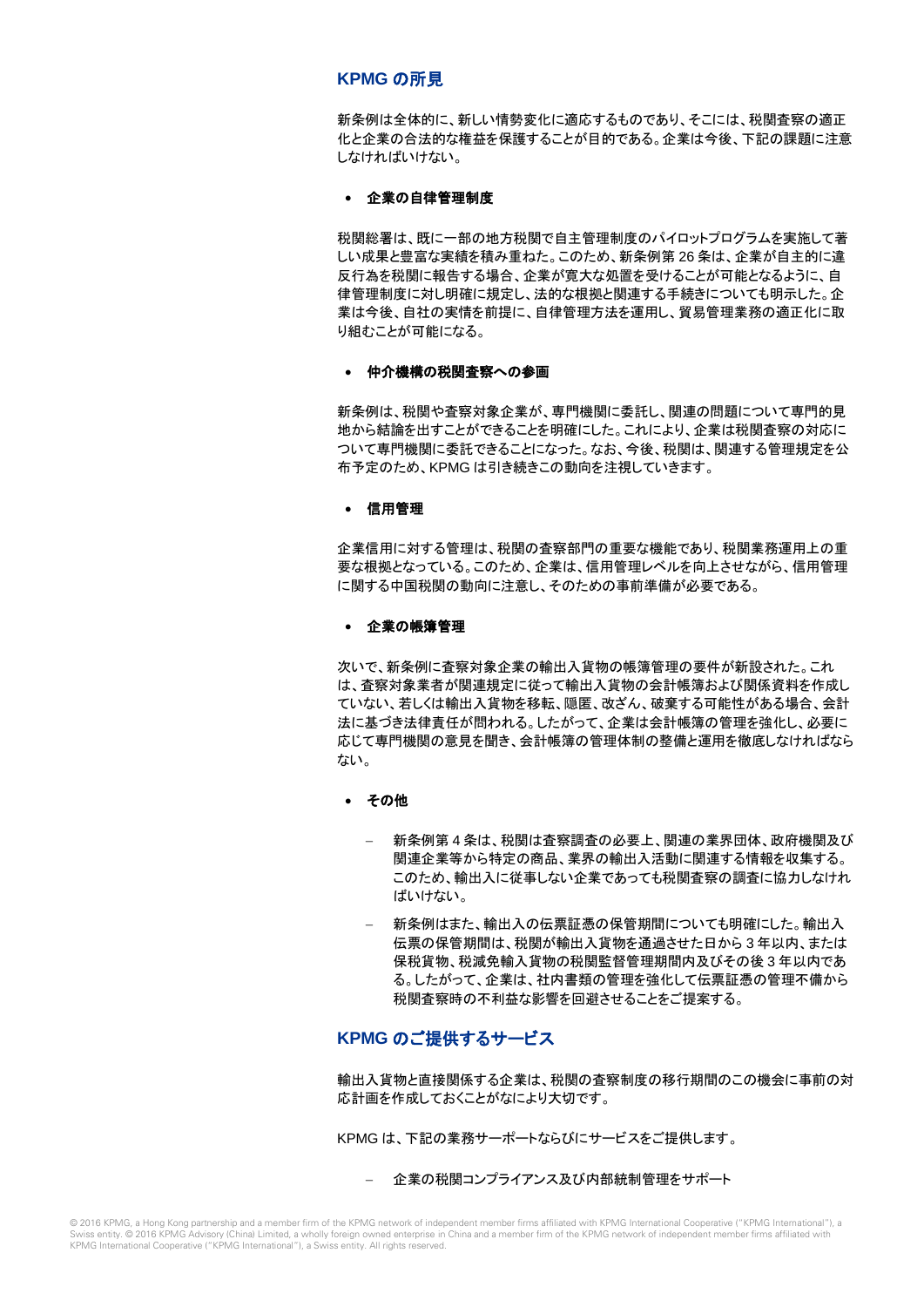- 企業の通関業務の管理、輸出入の租税管理、減免税設備の管理、外貨管理サ ービス
- 高級認証企業(AEO など)の申請・認証及び信用レベル向上のサポート
- 事前評価、問題点の発見及び改善、資料作成、申請書類の発送、事後管理、 認証支援のサービス
- 企業の輸出入業務に関するヘルスチェック・サポート
- 潜在的なリスクの早期発見と評価、内部管理の最適化及びリスク管理体制の 構築ならびに整備
- 企業の自律管理の実施に関連したサポート、及びプロフェショナル・ソリューショ ンをご提供
- 企業の査察対応のご協力、及び輸出入業務に係る評価報告書の発行